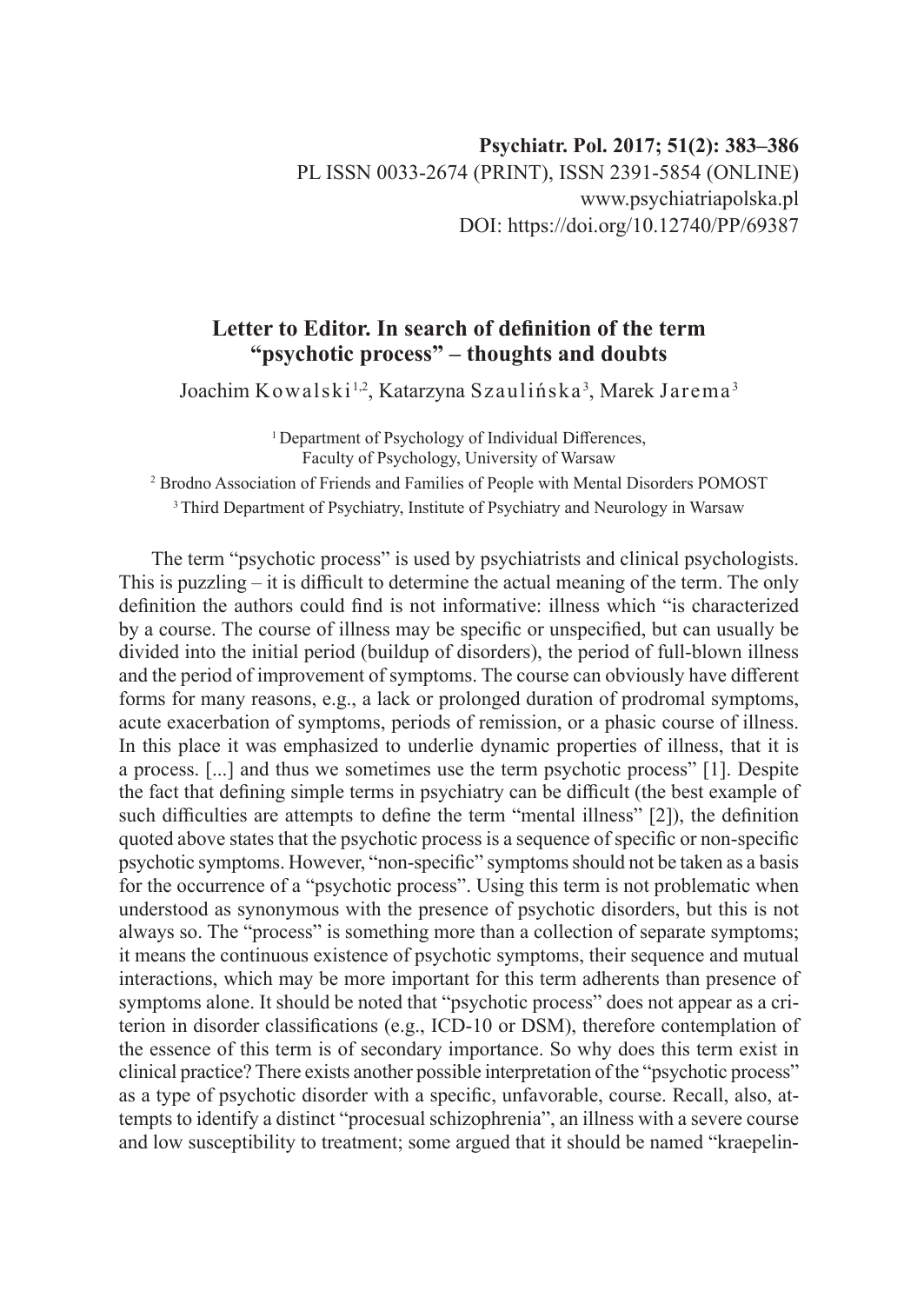ian", as Kraepelin himself used the term *dementia praecox* to suggest a chronic and irreparable illness process [2].

An understanding of schizophrenia as a progressive brain illness is not reflected in clinical observations or brain and cognitive functioning research [3]. MRI studies show small deviations from the norm after a person's first psychotic episode. Later depletion of brain tissue volume in patients is attributed to chronic medication and psychoactive substance abuse [4]. As much as 25% of patients have poor treatment outcomes, but few of them exhibit progressive worsening of cognitive functions, characteristic of neurodegenerative diseases. The deterioration of a patient's functioning is mostly explained by lack of access to treatment, insufficient compliance or substance abuse, comorbid mental disorders, poverty, and the loss of social connections. Early psychosocial, cognitive-behavioral, and pharmacological interventions for people with at-risk mental states may delay the occurrence of illness and reduce symptom severity [5], more so, given that the duration of untreated psychosis is correlated with greater symptom severity and number of relapses [6]. If there is a process in schizophrenia it is probably more psychosocial – associated with patients' needs, marginalization, and lack of care, rather than purely biological.

Use of this term may also be iatrogenic – the results of an Internet search of the term "psychotic process" show that patients also have difficulties understanding this concept and that they search for answers in topics like "my psychiatrist stated that I have severe psychotic process" [7, 8]. Doubts arise when there are visible differences in different clinicians' understanding of this term. To verify these differences the authors, using social media, posted a survey directed at psychiatrists, psychologists and psychotherapists. 105 professionals, of whom 36.2% treat patients with schizophrenia, took part in the survey. Participants who used the term "psychotic process" to describe patients (16%) and used it while making a diagnosis (15%) were asked to provide a definition of the term "psychotic process".

This group of professionals consisted of 20% physicians or psychiatrists, 80% psychologists and 50% psychotherapists (percents do not add up to 100 because it was possible to choose more than one occupation). 35% of participants had less than 2 years of work experience, 15% of participants had between 2 and 5 years, 10% of participants had between 6 and 10 years, 25% of participants had between 11 and 15 years, and 15% of participants had over 15 years of experience. 8 participants had the title of specialist – psychiatrists or clinical psychologists. 4 participants had a psychotherapeutic certificate, 2 participants had a doctorate or higher scientific qualifications. The following theoretical approaches were selected by these participants (more than one could be chosen): biomedical – 25%, psychoanalytic – 10%, psychodynamic – 35%, cognitive-behavioral – 55%, systemic – 20%, humanistic – 20%, integrative – 20%.

The 15 obtained definitions were subsequently divided into four categories: psychosis (40%), schizophrenia as a process (26.5%), prodromal symptoms (26.5%) and cognitive impairment (7%). The first category, psychosis, refers to the presence of positive symptoms – delusions, hallucinations, disorganized thinking. Some definitions included specific features, such as a "lack of insight" or "use of primitive defense mechanisms", referring to psychoanalytic theory. The second category, schizophrenia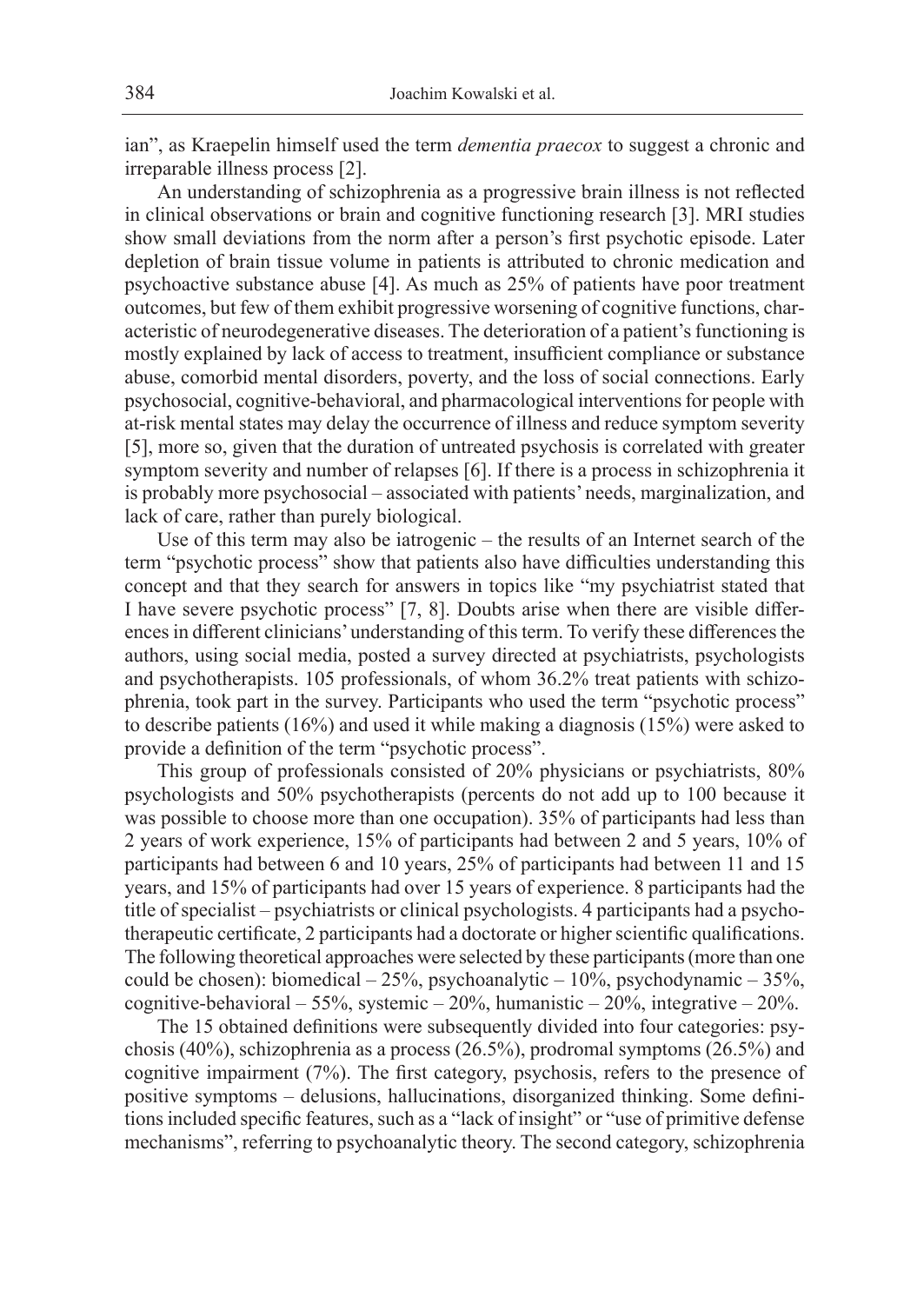as a process, is a definition that contained two elements: a reference to the symptoms of schizophrenia (positive and negative) and a reference to the dynamics of these symptoms over time. This category included both general and very specific definitions relating to a particular course of the illness, the "psychotic process has its own specific dynamics, a sudden, acute onset, later alternating with exacerbations and remissions and moving to the residual phase which is dominated by deficit symptoms (the schizophrenic defect) [...]". The third category, prodrome, included definitions relating to the initial phase of psychotic disorders or schizophrenia. It included, for example, definition like "changes in behavior prior to the occurrence of acute psychotic symptoms, lasting for months or even years". The last category, cognitive disorders, refers to disorders of memory and disorders of thought content and form.

The above examples illustrate the inconsistency of the understanding of the term "psychotic process" among clinicians and show that it may serve as a less stigmatizing term for schizophrenia, which fits into the eastern trend. In Japan, the name for schizophrenia has been changed from "Seishin-Bunretsu-Byo" (split mind) to "Togo-Schitcho-Sho" (integration disorder), which was introduced because of difficulties in communication between doctors and patients.

Most doctors did not inform patients about the diagnosis because of the stigma and the poor prognosis associated with the original name of the disorder [9, 10]. This change was also intended to reduce patients' stigma [11].

Is it a success for a clinician to leave a patient entangled in concepts that are not well defined and, moreover, seem to be used to hide the actual diagnosis? Is it a success to protect patients from "the painful truth" about the diagnosis, even if we risk delaying the process of coming to terms with the diagnosis, even when preceeded by denial? In this context, it is interesting that as many as 35% of respondents who use the term "psychotic process" have less than 2 years of practice in the workplace. Are these people going to "grow out of" using the term "psychotic process", or on the contrary, will they continue to prefer using it? On the other hand, it may be a matter of sampling. Using an online survey mostly attracted participants at the start of their career (40% of all respondents). At the same time, the use of this term by those who are studying or just after having finished formal education remains a mystery.

The questionnaire distributed by the authors of this report had a limited range and should be generalized with great caution. The survey did not ask respondents whether they use the term "psychotic process" instead of "schizophrenia", which could be an interesting extension of the study. The authors conclude:

- 1. The use of the term "psychotic process" seems to be independent of years of experience, level of education and theoretical approach of the responder.
- 2. The definition of the term "psychotic process" differs radically among mental health professionals, which can hinder communication both between specialists and between specialists and patients.
- 3. In this regard, efforts should be made to remove this term from scientific and teaching work, as well as clinical practice.